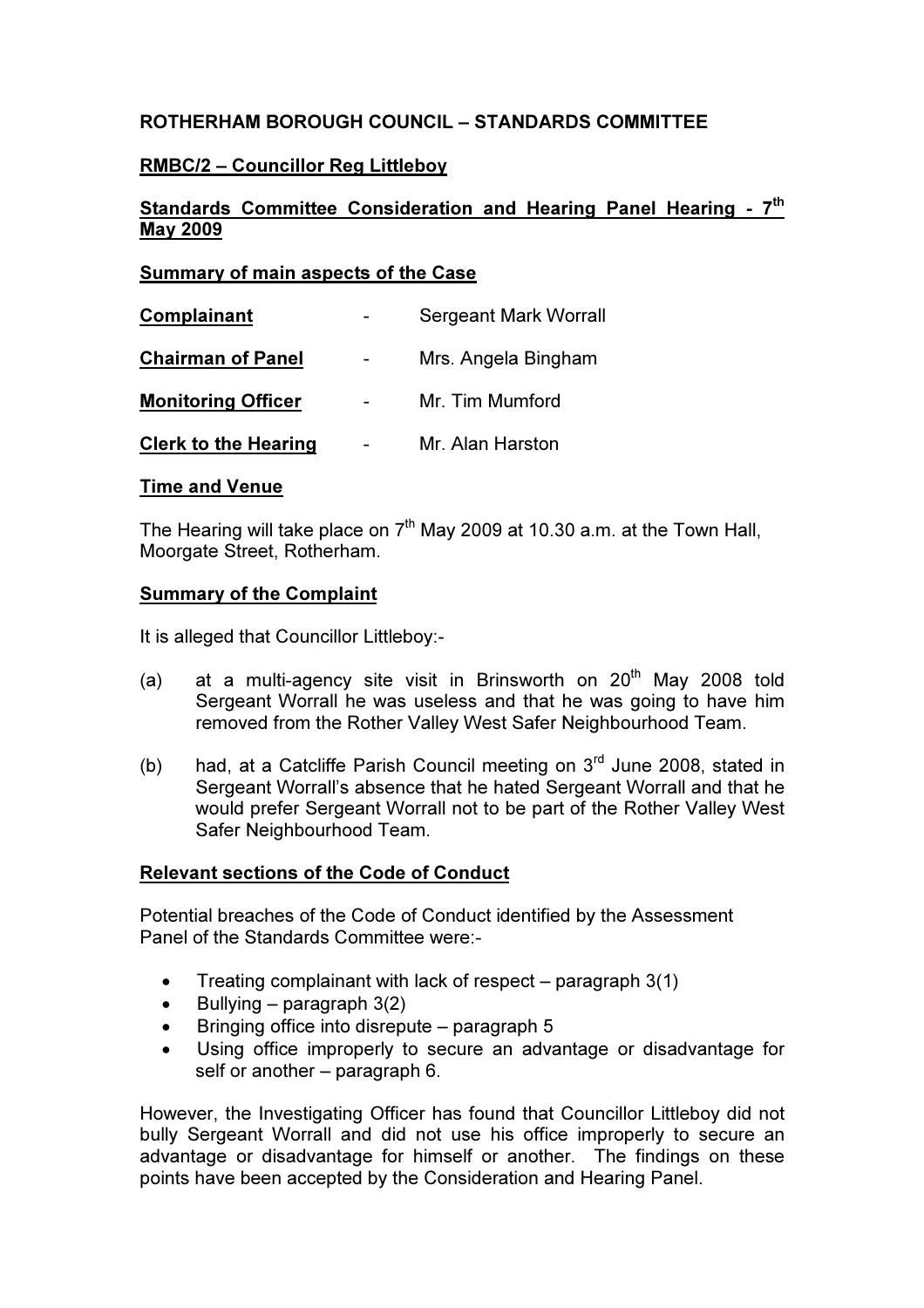Most of the findings of fact in the investigator's report are disputed. Submissions of Frances Randle of Steel and Shamash Solicitors on behalf of Councillor Littleboy and of the investigator, John Stone, in response are appended to this summary.

In relation to the allegation that Cllr Littleboy told Sergeant Stone that he was useless and he was going to have him removed, there are no agreed facts. The main facts that are not agreed are:

- whether Cllr Littleboy became angry at the  $20<sup>th</sup>$  May 20008 multiagency site meeting to discuss the nuisance caused to nearby residents from youths congregating on St. George's steps during the evening;
- whether he blamed Sergeant Worrall for the apparent inability to deal with the problem and took his anger out on him;
- whether he told Sergeant Worrall that he was bloody useless and that he was going to have him removed from his position as the head of the Rother Valley West Safer Neighbourhood Team ("the SNT").

In relation to the allegation that during the  $4<sup>th</sup>$  June 2008 meeting of Catcliffe Parish Council Cllr Littleboy said that he hated Sergeant Worrall and would prefer him not to be part of the SNT, there are no agreed facts. The main facts that are not agreed are:

• whether Cllr Littleboy raised his voice when discussing the performance of the SNT and informed the meeting he had told Sergeant Worrall to his face that he hated him.

#### Representation

Councillor Littleboy will be represented by Frances Randle of Steel and Shamash Solicitors. The investigator's report will be presented by John **Stone** 

#### **Witnesses**

Councillor Littleboy will give evidence in person and will call Councillor Brian Jolly, Chair of Catcliffe Parish Council and Councillor Darren Hughes, a member of Catcliffe Parish Council and of Rotherham Borough Council.

John Stone will call the complainant, Sergeant Mark Worrall and PCSO Wordsworth.